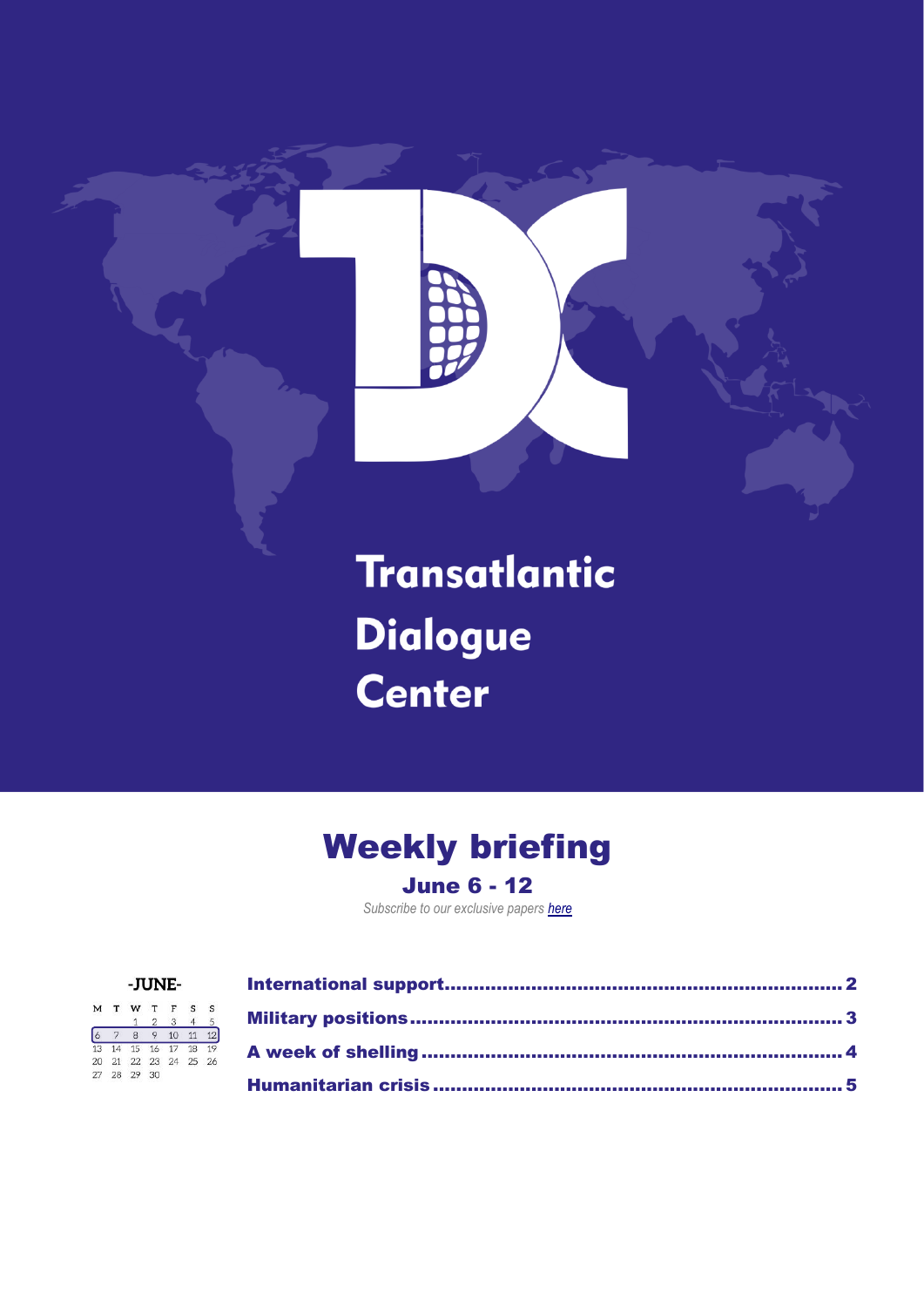#### International support

|       | > According to Defense Minister Ben Wallace, the UK will provide Ukraine with M270 multiple launch                                                                                                                                                                |
|-------|-------------------------------------------------------------------------------------------------------------------------------------------------------------------------------------------------------------------------------------------------------------------|
|       | rocket systems, which can hit targets up to 80 km away.                                                                                                                                                                                                           |
|       |                                                                                                                                                                                                                                                                   |
| 06.06 | > An international working group led by Andriy Yermak and Michael McFaul on sanctions against Russia<br>presented the Roadmap for Individual Sanctions. The number of potential candidates for sanctions is                                                       |
|       | at least 12 thousand individuals and 3 thousand legal entities. Immediate priority is given to the 100                                                                                                                                                            |
|       | richest people on Forbes' Russian list.                                                                                                                                                                                                                           |
|       | > Latvia banned all Russian TV channels until the end of the war and the return of Crimea to Ukraine. The ban on broadcasting included<br>80 Russian TV channels that remained there.                                                                             |
|       | > Under the largest contract in 30 years, Poland will supply Ukraine with more than 50 Krab howitzer guns                                                                                                                                                         |
|       | worth about \$700 million. This was stated by Prime Minister Mateusz Morawiecki. He added that the                                                                                                                                                                |
|       | agreement is partially financed from funds of the European Union, partly from the Ukrainian budget. The                                                                                                                                                           |
|       | range of these tracked howitzer guns is about 40 km.                                                                                                                                                                                                              |
| 07.06 | > British Prime Minister Boris Johnson opposed world leaders pushing Zelensky to a bad peace deal with<br>Putin: "How can you deal with a crocodile when it's in the middle of eating your left leg?".                                                            |
|       | The Government of New Zealand has imposed new restrictive measures against 44 state-owned enterprises of the Russian                                                                                                                                              |
|       | Federation and Belarus due to a large-scale invasion of Ukraine. The list includes Gazprom, Russia's largest company and a key                                                                                                                                    |
|       | source of Russian export revenues by selling gas.                                                                                                                                                                                                                 |
|       | > The EU has eased the sixth package of sanctions against Russia without any explanation. Advisor to the Head of the Office of the<br>President Mikhail Podoliak said that the list removed the item on blocking cloud services of the European Union for Russia. |
|       | > Norway has supplied over 22 M109 self-propelled howitzers to Ukraine, including spare parts, ammunition and other equipment.                                                                                                                                    |
|       |                                                                                                                                                                                                                                                                   |
|       | > Polish President Andrzej Duda has launched a tour to EU countries to persuade them to support granting                                                                                                                                                          |
| 08.06 | EU membership candidate status to Ukraine.                                                                                                                                                                                                                        |
|       | > Canada has banned advertising and PR agencies from working for Russian oil and gas companies as                                                                                                                                                                 |
|       | part of a new wave of sanctions aimed at increasing pressure on the Putin regime.                                                                                                                                                                                 |
|       | The European Parliament supported the resolution calling for Ukraine to be granted the status of                                                                                                                                                                  |
|       | a candidate for EU membership, as well as provide Ukraine with the necessary weapons as soon as possible<br>The United States has provided Ukraine with \$1 billion in direct support to strengthen the economy, and another \$7.5 billion will be                |
|       | provided later by U.S. Ambassador to Ukraine Bridget Brink.                                                                                                                                                                                                       |
| 09.06 | > Zelensky signed a decree imposing sanctions against Putin, Peskov, Russian Prime Minister Mishustin and a number of high-ranking                                                                                                                                |
|       | officials of the aggressor state.                                                                                                                                                                                                                                 |
|       | > The Netherlands, Denmark and Sweden are against granting Ukraine the status of a candidate for EU membership. They<br>believe that Ukraine does not meet the criteria related to stability of institutions that guarantee democracy, the rule of law, etc.      |
|       | > Twitter has blocked the account of the press service of the propaganda channel RT France owned by the Russian news agency                                                                                                                                       |
|       | Russia Today.                                                                                                                                                                                                                                                     |
|       | > Switzerland has joined the sixth package of EU sanctions, including an embargo on Russian oil supplies.                                                                                                                                                         |
| 10.06 | > Finland will provide a new package of assistance to Ukraine. Details are not disclosed to guarantee delivery. The decision was<br>approved by President of the country Sauli Niiniste on the proposal of the government.                                        |
|       | > Slovakia will not only repair, but also modernize Ukrainian military equipment as reported by Head of the Slovak Ministry of Defense                                                                                                                            |
|       | Yaroslav Nadia.                                                                                                                                                                                                                                                   |
|       | > Ambassador of Ukraine to Germany Andrii Melnyk says that Germany intends to deliver howitzers Panzerhaubitze 2000 to Ukraine                                                                                                                                    |
|       | around June 22. The ambassador notes that, despite promises, Germany has not delivered a single piece of heavy weapons to<br>Ukraine so far (as of the 105th day of the war).                                                                                     |
| 11.06 | > Singapore will transfer to Ukraine 9 ambulances, 2 fire engines, rescue equipment, mine detection detectors and medical supplies.                                                                                                                               |
|       | > Rolls-Royce has given two super-powerful generators to Ukrainian hospitals. One generator can provide electricity to several hospital                                                                                                                           |
|       | buildings.                                                                                                                                                                                                                                                        |
|       | > Germany's newest air defense system, IRIS-T, which is capable of protecting an area the size of Kiev, will arrive in Ukraine in October.                                                                                                                        |
|       | > Several Marder IFVs from German manufacturer Rheinmetall have now undergone upgrades and can be delivered to Ukraine<br>immediately, said Rheinmetall CEO Armin Papperger.                                                                                      |
|       |                                                                                                                                                                                                                                                                   |
| 12.06 | ▶ «The EU is on the verge of a "historic decision" on the eve of the summit on June 23-24, where they will                                                                                                                                                        |
|       | consider granting Ukraine the status of a candidate», said Ursula von der Leyen, during her visiting                                                                                                                                                              |
|       | Ukraine.                                                                                                                                                                                                                                                          |
|       |                                                                                                                                                                                                                                                                   |



info@tdcenter.org Kyiv, 01021, Instytutska, 20/8

2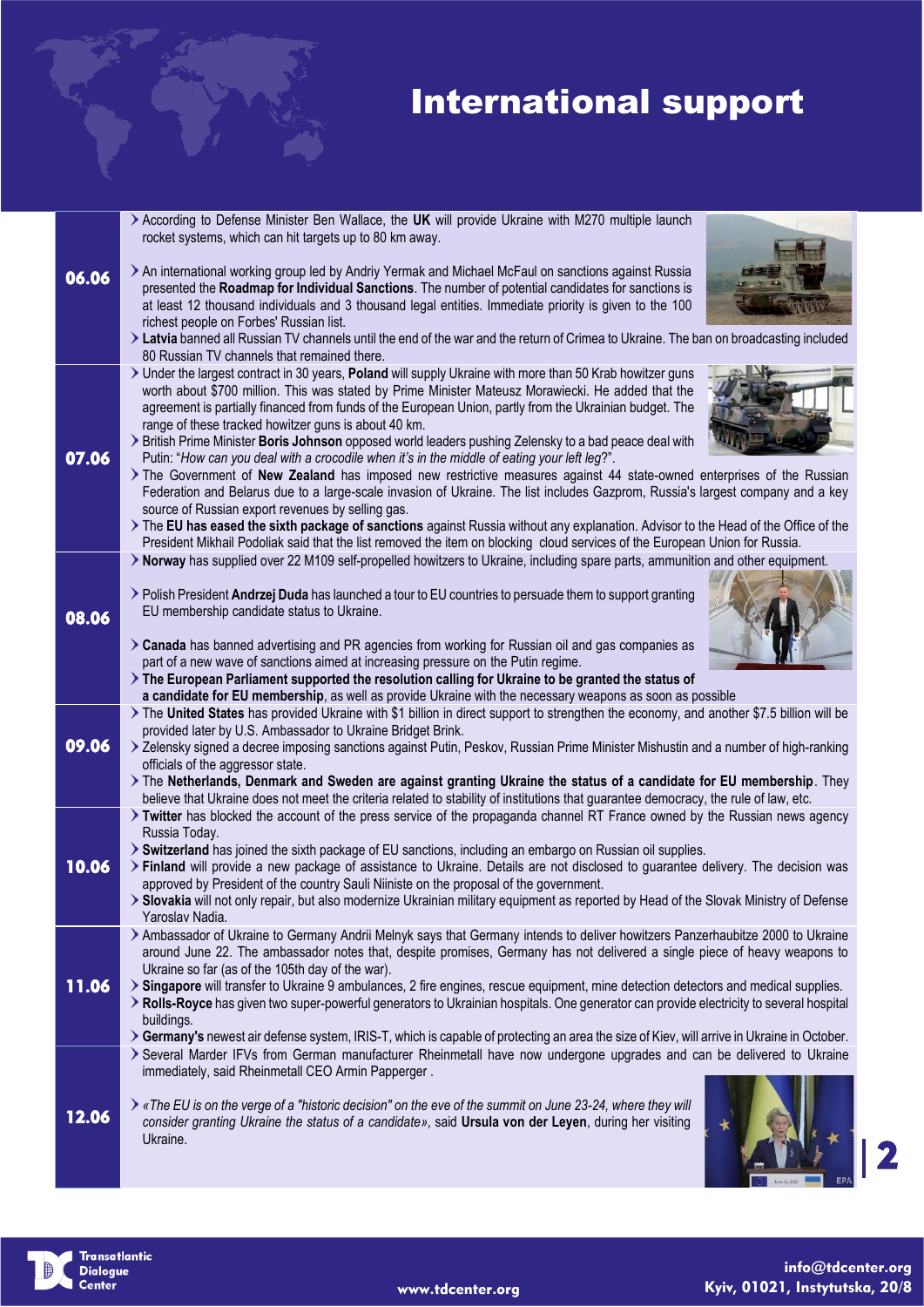## Military positions

- Looking at **Sloviansk** (Donetsk region), the Russians focused on preparing for the offensive on the city and conducted assault actions towards Pasika - Bohorodychne. The Russian troops are successful, trying to gain a foothold on the north-western outskirts of Bohorodychne.
- The Russians resumed efforts to cut the T1303 Hirske-Lysychansk highway and launched an unsuccessful assault on settlements along the T1302 Bakhmut-Lysychansk highway.
- The Russians took control of the railway station in **Kamyshevas** (about 7 km west of T1303) and will probably try to connect with the units advancing on **Orikhove** (Luhansk region).
- Russia continues to storm towns and villages in the south-west and south-east of **Izium**, trying to resume offensives on **Sloviansk**.
- Looking at Lyman, the Russian units are regrouping and replenishing the stockpile of ammunition, fuel and lubricants to prepare an offensive on Sloviansk and Siversk.
- Near **Severodonetsk** (Luhansk region), the Russians are conducting an offensive towards Novotoshkivske Orikhove. They have partial success, focusing on the northern outskirts of Orikhove. They continue assault operations in Severodonetsk.
- Looking at **Kharkiv**, the situation has not undergone any significant changes. The Russians focused on keeping the boundaries seized. To deter the actions of the defense forces, they keep firing on Ukrainian units' positions



- The Russian ships continue blocking navigation and keep the southern territory of Ukraine under threat of missile strikes. On June 11, an enemy mine was again brought to **Odesa coast**. It was found in the sea 20 m from the shore. The mine detonated just in the water, probably from a collision with another object.
- In Kherson region, in particular at the administrative border with neighboring regions and in Beryslav district, the fighting is quite intense. There are many damaged houses and buildings, wounded civilians and slaughtered cattle. In the region, there is a problem with medicines, baby food and other humanitarian essentials, the delivery of which from the territory controlled by Ukraine is blocked and is not carried out by the Russians from Crimea.



3

As of 11.06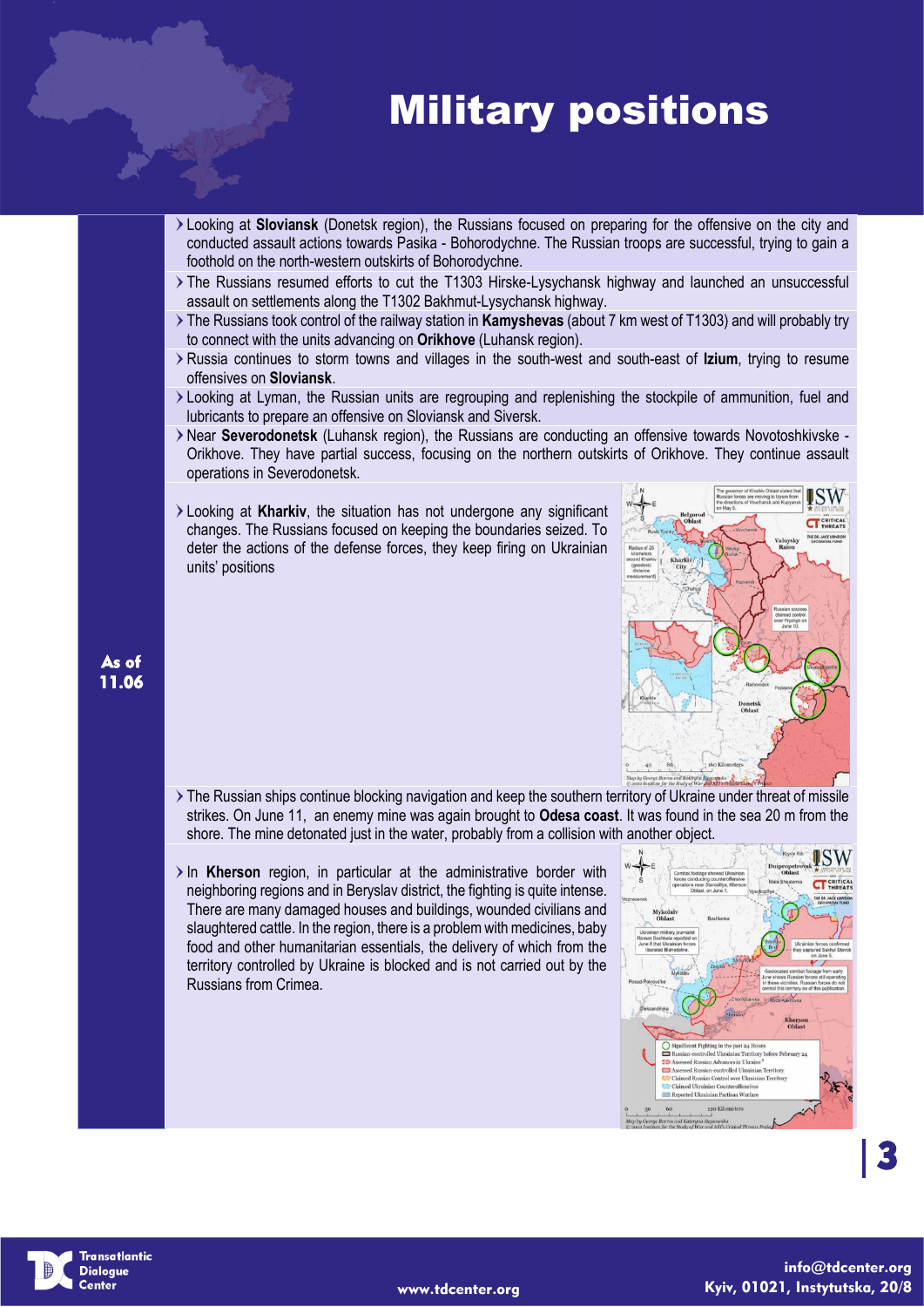# A week of shelling

|       | > On the morning of June 5, Russian Kh-101 air-launched cruise missiles struck Kyiv's railway infrastructure, probably<br>trying to disrupt the supply of Western military equipment to Ukrainian units on the front line.<br>> On the night of June 6, one of the districts of Mykolaiv was subjected to artillery shelling. Some residents of the city                                                                                                                                                                                                                                                                                                                                                                                                                                                                                                                                                                                                                                                                                                                           |
|-------|------------------------------------------------------------------------------------------------------------------------------------------------------------------------------------------------------------------------------------------------------------------------------------------------------------------------------------------------------------------------------------------------------------------------------------------------------------------------------------------------------------------------------------------------------------------------------------------------------------------------------------------------------------------------------------------------------------------------------------------------------------------------------------------------------------------------------------------------------------------------------------------------------------------------------------------------------------------------------------------------------------------------------------------------------------------------------------|
| 06.06 | were injured, one person died.<br>> Russian troops heavily shelled border areas of Sumy region with mortars. There were<br>about 40 strikes.<br>> The Security Service of Ukraine has received information that at the internal checkpoints<br>of the temporarily occupied Kherson region, the Russian invaders are allowed to shoot<br>civilians who seem suspicious to them.<br>In Donetsk region, as a result of rf military operations 4 civilians were killed and another 7 injured.                                                                                                                                                                                                                                                                                                                                                                                                                                                                                                                                                                                          |
| 07.06 | > At night, Kryvyi Rih district of Dnipropetrovsk region, was fired on by "Hurricanes", as a result a man was wounded.<br>> Russian troops opened fire on the Bashtanska hromada of Mykolaiv region, killing two people and injuring another.<br>In Kyiv region, some local residents blew themselves up on a mine in the forest: fortunately, there were no casualties.<br>> As a result of shelling in Kharkiv region, at least 3 people were killed and 6 were injured.                                                                                                                                                                                                                                                                                                                                                                                                                                                                                                                                                                                                         |
| 08.06 | > The Russian invaders carried out 4 attacks on various border villages in Sumy region using different types of weapons.<br>> Kharkiv and Mykolaiv were shelled by the Russian army. Fighting continues in Severodonetsk, Luhansk, Donetsk and<br>Kherson regions. As a result of hostilities there are wounded and dead civilians.<br>$\ge$ In Kharkiv region, five people were killed and 12 civilians were injured. In the city<br>of Kharkiv, some houses and a supermarket are damaged. As a result of shelling in<br>Novobavarsky district of the city, there were fires, which killed two people and four<br>people were injured.<br>> Russian invaders shelled five settlements in Mykolaiv region, as a result there were<br>casualties among civilians and numerous destructions.<br>> The Russian military continues shelling Zaporizhzhia region. A resident of Orikhove<br>was injured. Many buildings were destroyed in the region.<br>> As a result of the rf military operations on Saturday in the Donetsk region 2 civilians<br>were killed, another 10 injured. |
| 09.06 | > The Russians shelled the village of Tverdmedovo (Kherson region), and two civilians were wounded.<br>> Russian invaders continued shelling Luhansk region, looking for weaknesses in the defense of Severodonetsk, killing<br>at least 4 civilians and causing numerous destructions.<br>> Russian invaders continue to actively shell the east and south of Ukraine, this resulting<br>in deaths in Kharkiv, Luhansk and Donetsk regions. Simultaneously, the occupiers<br>are bringing their families to the cities in Kherson region.<br>> The Russians killed three civilians in Donetsk region.                                                                                                                                                                                                                                                                                                                                                                                                                                                                             |
| 10.06 | Two people died as a result of shelling in Kharkiv region: several houses were<br>destroyed and forests were burning.                                                                                                                                                                                                                                                                                                                                                                                                                                                                                                                                                                                                                                                                                                                                                                                                                                                                                                                                                              |
| 11.06 | > At the beach in Hrybivka, Odesa region, a vacationer was killed by a mine explosion in the sea.<br>> Russian troops dropped explosives over Sumy region and conducted artillery strikes.<br>> As a result of a rocket attack on Chortkiv, Ternopil region, 23 people were injured, including civilians and military.<br>There is a 12-years old Kharkiv-resident girl among those wounded                                                                                                                                                                                                                                                                                                                                                                                                                                                                                                                                                                                                                                                                                        |
| 12.06 | > Russian kafirs fired cluster munitions at Synelnikove district of Dnipropetrovsk region, causing fires in the homes of<br>civilians.<br>> During the shelling of Lisichansk by the Russians,<br>civilians were wounded. Journalist Denis Kazansky<br>recorded how the Ukrainian military helped them.                                                                                                                                                                                                                                                                                                                                                                                                                                                                                                                                                                                                                                                                                                                                                                            |